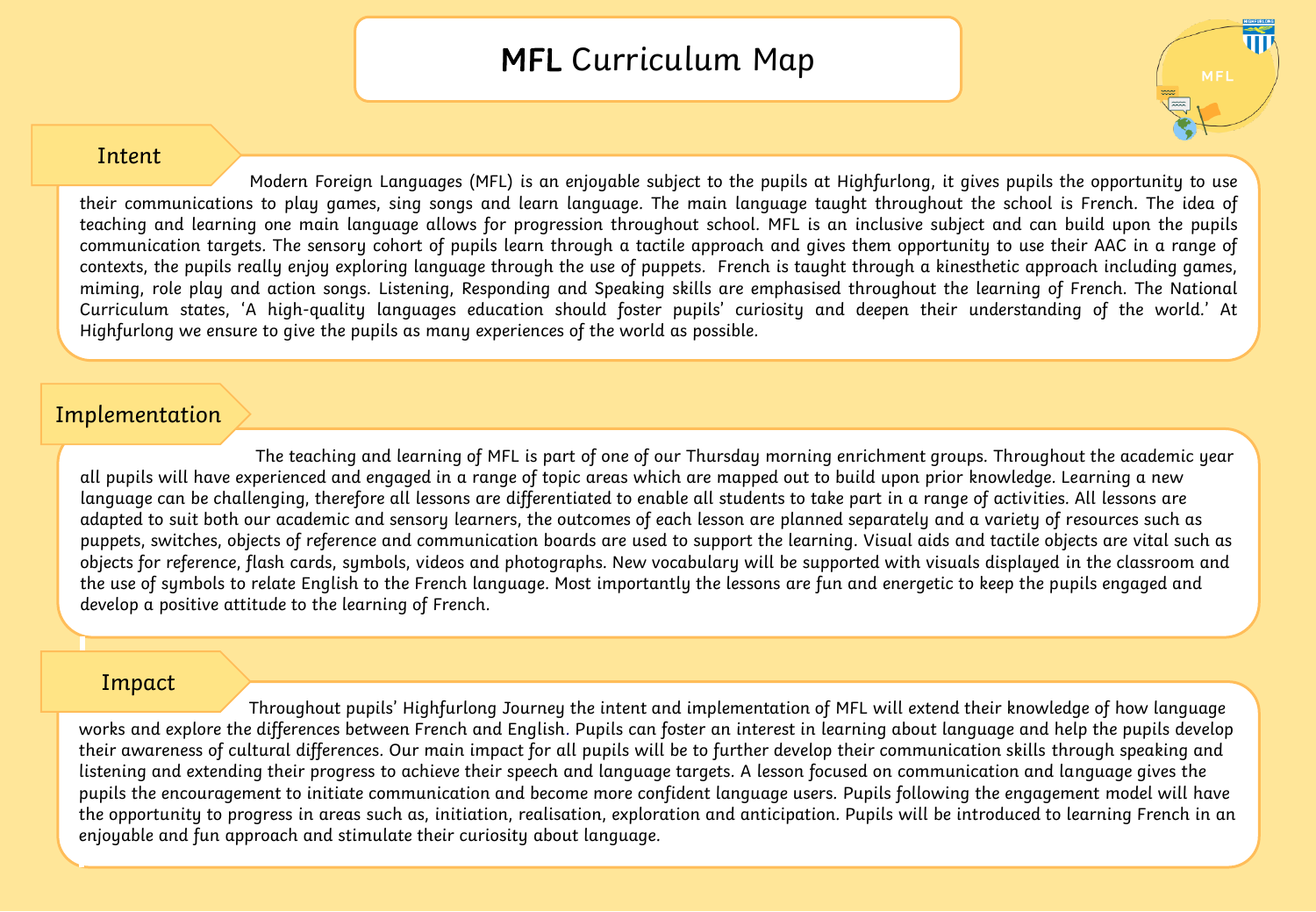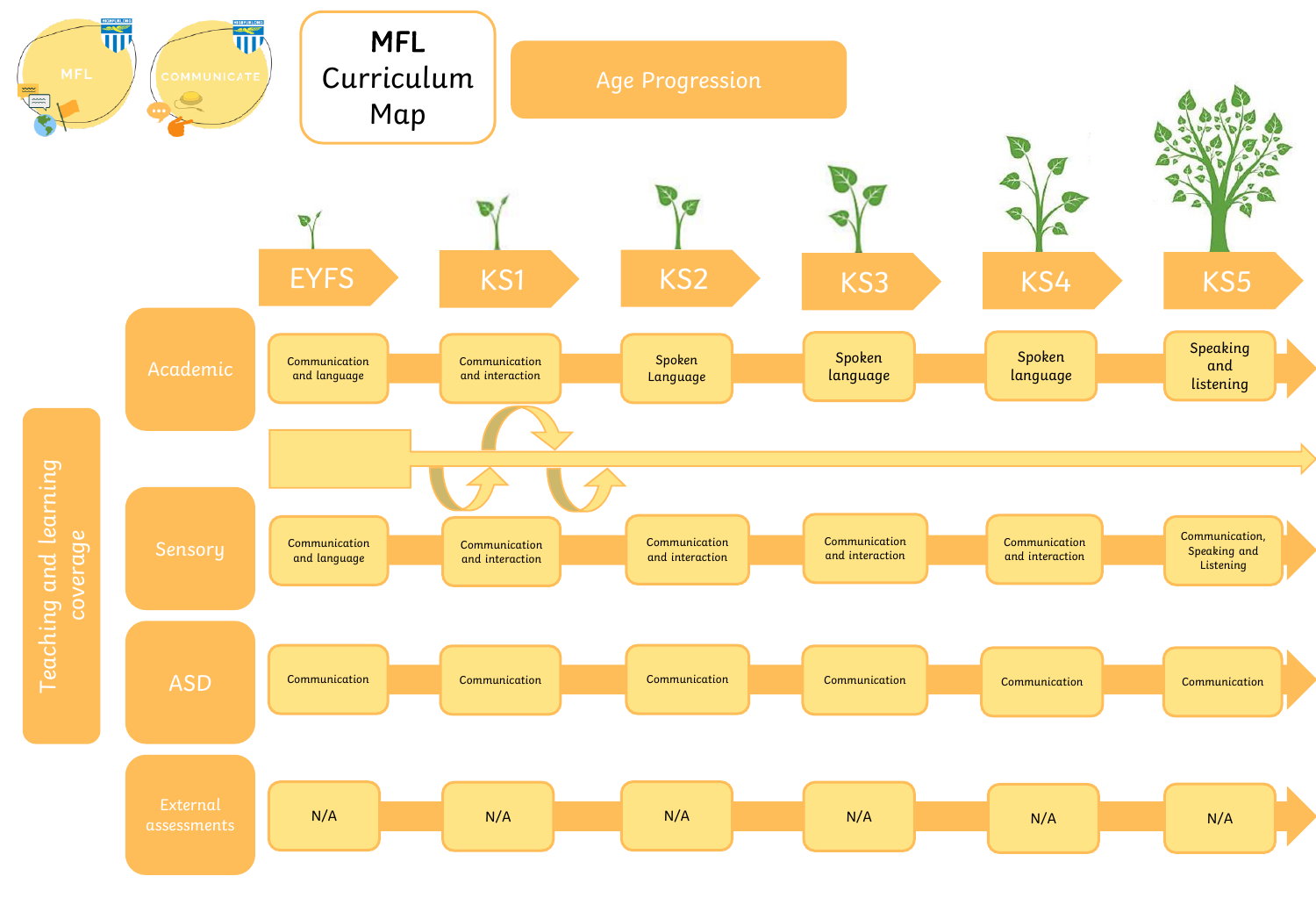

d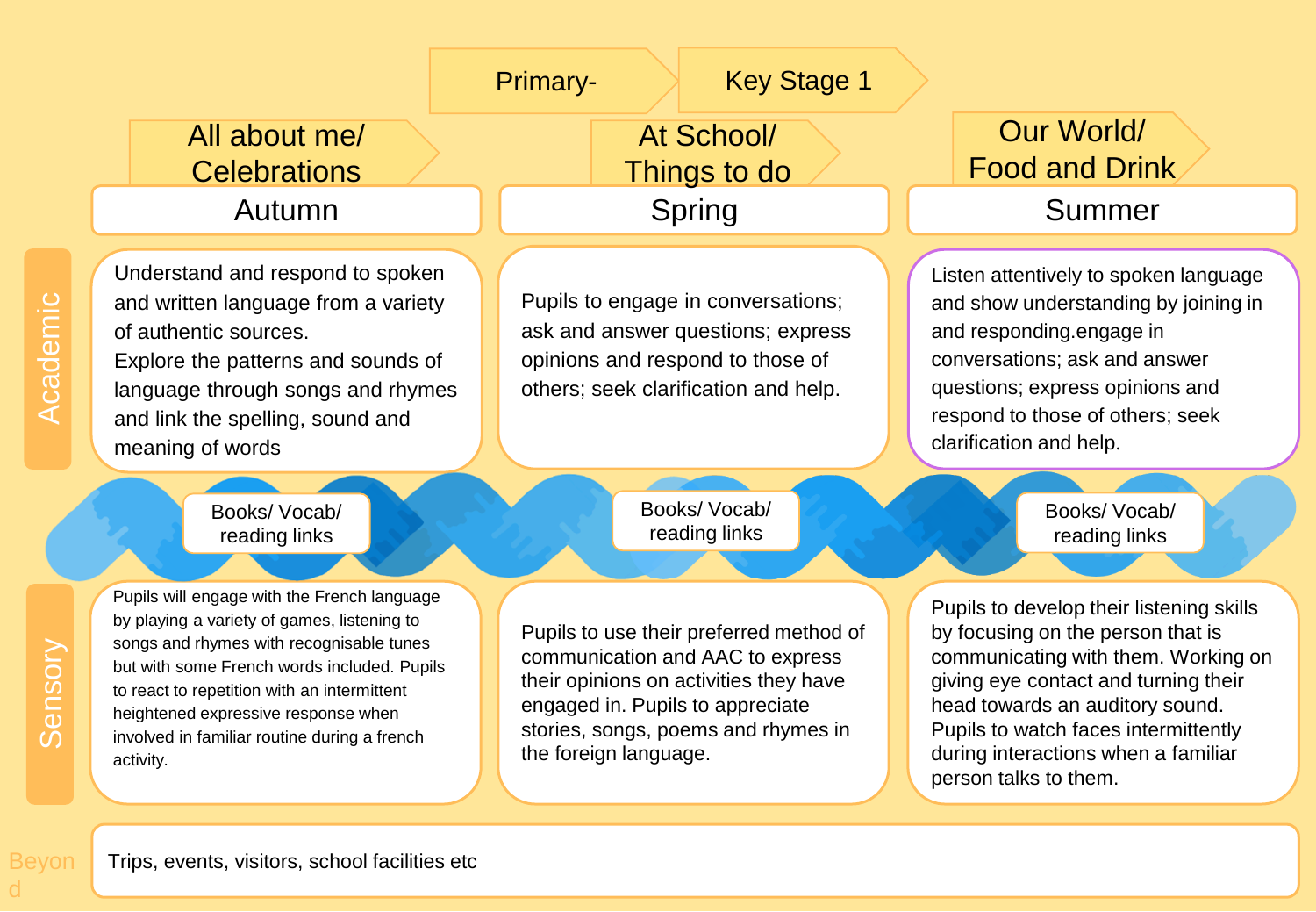|                              |                                                                                                                                                                                                                      | <b>Key Stage 2</b><br>Primary-                                                                                                                                                          |                                                                                                                                                                                                                            |
|------------------------------|----------------------------------------------------------------------------------------------------------------------------------------------------------------------------------------------------------------------|-----------------------------------------------------------------------------------------------------------------------------------------------------------------------------------------|----------------------------------------------------------------------------------------------------------------------------------------------------------------------------------------------------------------------------|
|                              | All about me/<br><b>Celebrations</b>                                                                                                                                                                                 | At School/<br>Things to do                                                                                                                                                              | Our World/<br><b>Food and Drink</b>                                                                                                                                                                                        |
|                              | Autumn                                                                                                                                                                                                               | Spring                                                                                                                                                                                  | Summer                                                                                                                                                                                                                     |
| $\mathcal{O}$<br>emi<br>Acad | Appreciate stories, songs, poems and<br>rhymes in the language.<br>develop accurate pronunciation and<br>intonation so that others understand<br>when they are reading aloud or using<br>familiar words and phrases. | Describe people, places, things and<br>actions orally* and in writing. Speak in<br>sentences, using familiar vocabulary,<br>phrases and basic language<br>structures.                   | Describe people, places, things and<br>actions orally and in writing. Develop<br>accurate pronunciation and intonation<br>so that others understand when they<br>are reading aloud or using familiar<br>words and phrases. |
|                              | Books/Vocab/<br>reading links                                                                                                                                                                                        | Books/ Vocab/<br>reading links                                                                                                                                                          | Books/Vocab/<br>reading links                                                                                                                                                                                              |
| ensory                       | Pupils to express themselves in a<br>variety of forms to show their opinion.<br>Pupils to copy facial expressions and<br>show both a heightened and negative<br>response to range of stimuli.                        | Pupils to initiate conversations in their<br>preferred form of communication.<br>Shows preferences by<br>pointing/gesturing when provided with<br>both a favoured and a disliked option | Engages in tactile activities by<br>keeping their hand on/in a substance<br>when being prompted to do so. Looks<br>at a person/activity, maintaining eye<br>contact when engaged by a member<br>of staff.                  |

Beyon

d